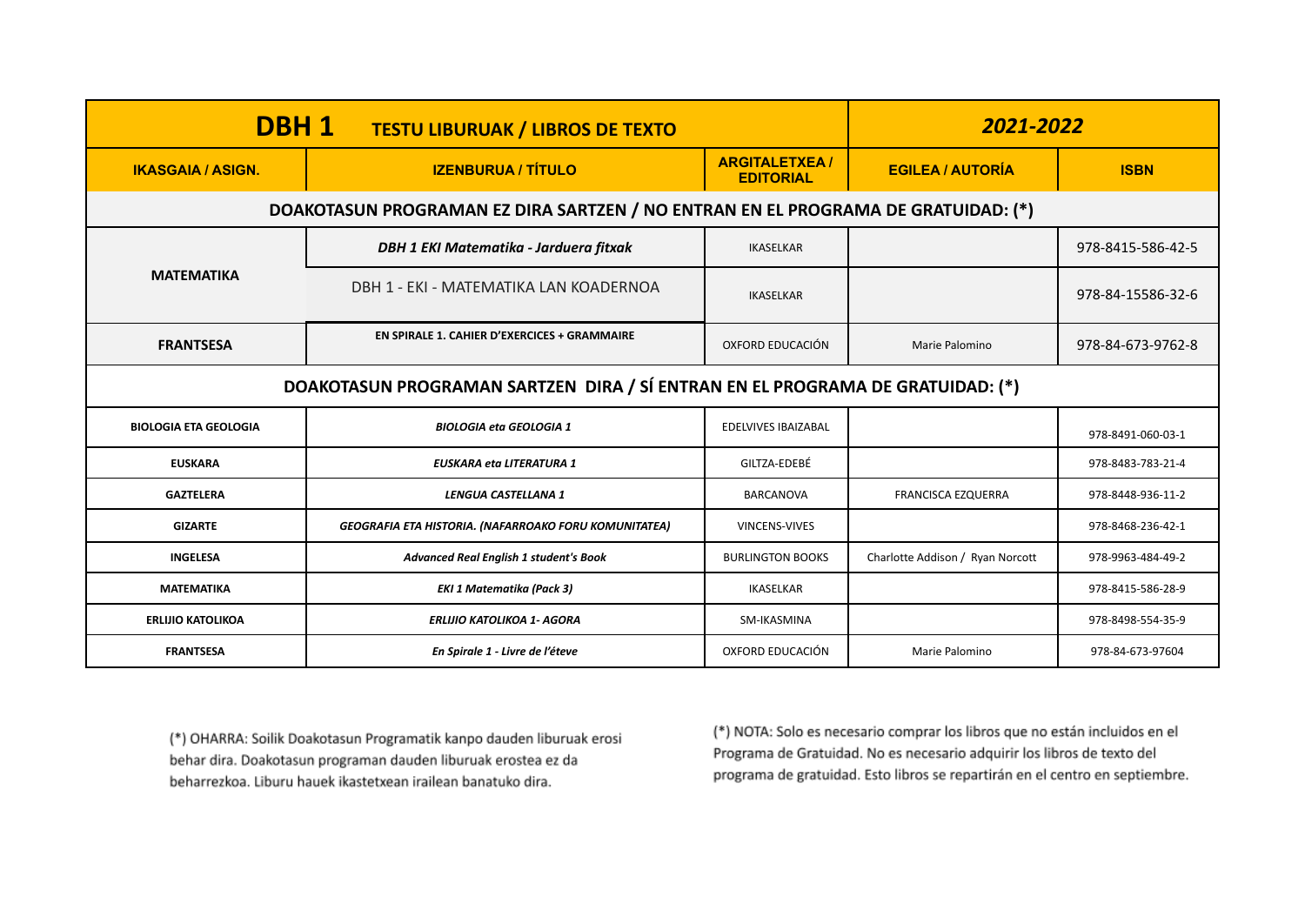| DBH <sub>2</sub><br><b>TESTU LIBURUAK / LIBROS DE TEXTO</b>                    |                                                                                   |                                          | 2021-2022                        |                   |
|--------------------------------------------------------------------------------|-----------------------------------------------------------------------------------|------------------------------------------|----------------------------------|-------------------|
| <b>IKASGAIA / ASIGN.</b>                                                       | <b>IZENBURUA / TÍTULO</b>                                                         | <b>ARGITALETXEA/</b><br><b>EDITORIAL</b> | <b>EGILEA / AUTORÍA</b>          | <b>ISBN</b>       |
|                                                                                | DOAKOTASUN PROGRAMAN EZ DIRA SARTZEN / NO ENTRAN EN EL PROGRAMA DE GRATUIDAD: (*) |                                          |                                  |                   |
| <b>FRANTSESA</b>                                                               | En Spirale 2. Cahier d'exercices + Grammaire                                      | OXFORD EDUCACIÓN                         | Marie Palomino                   | 978-01-905-0207-2 |
|                                                                                | DBH 2 EKI Matematika - Jarduera fitxak                                            | <b>IKASELKAR</b>                         |                                  | 978-84-15586-63-0 |
| <b>MATEMATIKA</b>                                                              | DBH 2 - EKI - MATEMATIKA LAN KOADERNOA                                            | <b>IKASELKAR</b>                         |                                  | 978-84-15586-57-9 |
| DOAKOTASUN PROGRAMAN SARTZEN DIRA / SÍ ENTRAN EN EL PROGRAMA DE GRATUIDAD: (*) |                                                                                   |                                          |                                  |                   |
| <b>EUSKARA</b>                                                                 | <b>EUSKARA eta LITERATURA 2</b>                                                   | GILTZA-EDEBÉ                             |                                  | 978-8483-783-98-6 |
| <b>FRANTSESA</b>                                                               | En Spirale 2 - Livre de l'éteve                                                   | OXFORD EDUCACIÓN                         | Marie Palomino                   | 978-0190-502089   |
| <b>GAZTELERA</b>                                                               | LENGUA CASTELLANA 2                                                               | BARCANOVA                                | <b>FRANCISCA EZQUERRA</b>        | 978-84-489-3978-6 |
| <b>GIZARTE</b>                                                                 | <b>GEOGRAFIA ETA HISTORIA. (NAFARROAKO FORU KOMUNITATEA)</b>                      | VINCENS-VIVES                            |                                  | 978-8468-237-18-3 |
| FISIKA/ KIMIKA                                                                 | <b>FISIKA eta KIMIKA 2</b>                                                        | GILTZA-EDEBÉ                             |                                  | 978-84-837-8393-1 |
| <b>INGELESA</b>                                                                | <b>Advanced Real English 2 student's Book</b>                                     | <b>BURLINGTON BOOKS</b>                  | Charlotte Addison / Ryan Norcott | 978-9963-48-456-0 |
| <b>MATEMATIKA</b>                                                              | <b>EKI 2 Matematika (Pack 3)</b>                                                  | <b>IKASELKAR</b>                         |                                  | 978-84-15586-56-2 |
| <b>ERLIJIO KATOL.</b>                                                          | <b>ERLIJIO KATOLIKOA 2- AGORA</b>                                                 | SM-IKASMINA                              |                                  | 978-84-985-5454-0 |

(\*) NOTA: Solo es necesario comprar los libros que no están incluidos en el Programa de Gratuidad. No es necesario adquirir los libros de texto del programa de gratuidad. Esto libros se repartirán en el centro en septiembre.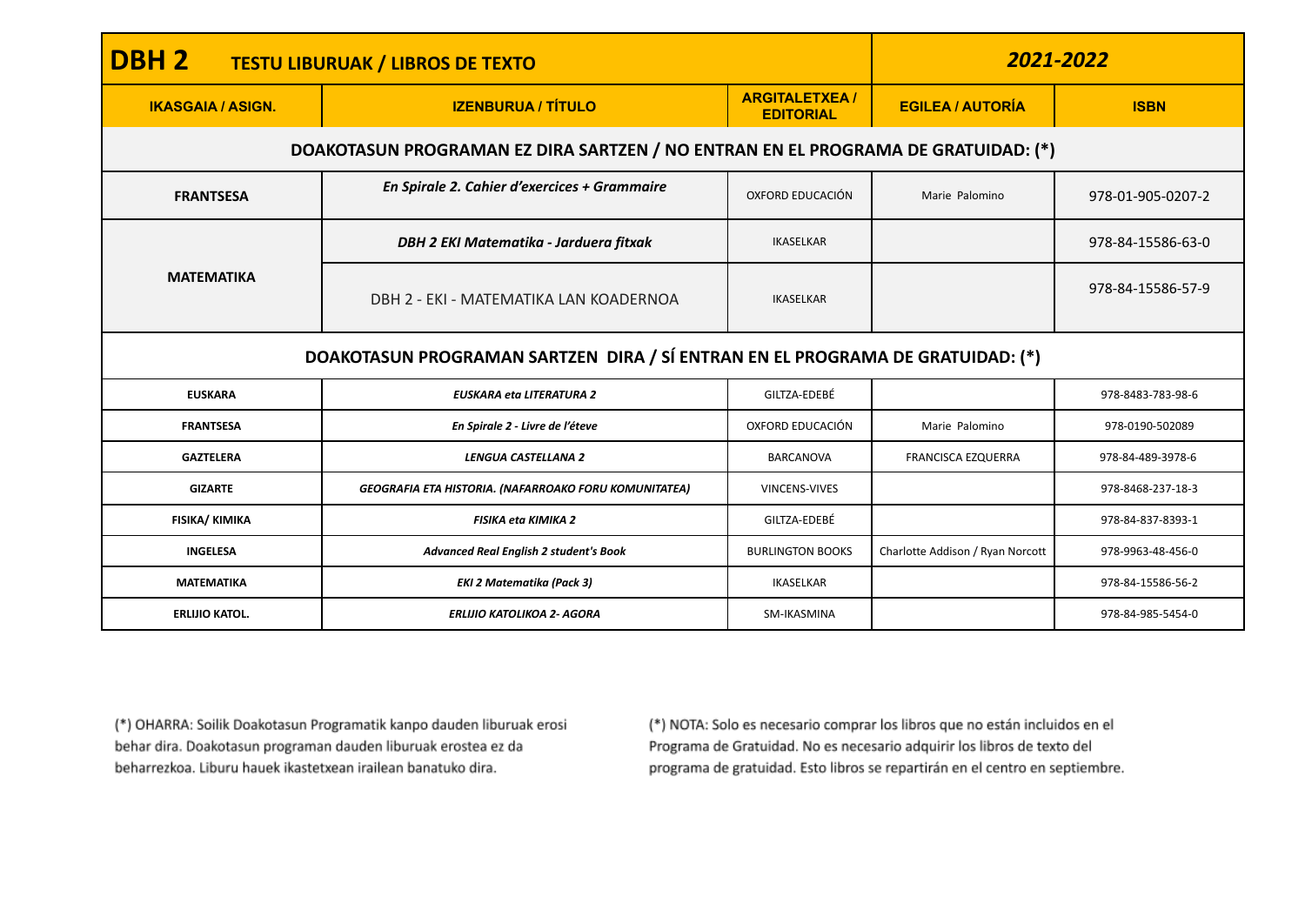| <b>DBH3</b><br><b>TESTU LIBURUAK / LIBROS DE TEXTO</b> |                                                                                | 2021-2022                                |                                                 |                   |  |
|--------------------------------------------------------|--------------------------------------------------------------------------------|------------------------------------------|-------------------------------------------------|-------------------|--|
| <b>IKASGAIA / ASIGN.</b>                               | <b>IZENBURUA / TÍTULO</b>                                                      | <b>ARGITALETXEA/</b><br><b>EDITORIAL</b> | <b>EGILEA / AUTORÍA</b>                         | <b>ISBN</b>       |  |
|                                                        | DOAKOTASUN PROGRAMAN EZ DIRA SARTZEN / NO ENTRAN EN EL PROGRAMA DE GRATUIDAD   |                                          |                                                 |                   |  |
| <b>FRANTSESA</b>                                       | En Spirale 3. Cahier d'exercices + Grammaire                                   | <b>OXFORD EDUCACIÓN</b>                  | Marie Palomino                                  | 978-0190-50-647-6 |  |
| <b>INGELESA</b>                                        | Advanced Real English 3 workbook+ language builder                             | <b>BURLINGTON BOOKS</b>                  | Charlotte Addison / Ryan Norcott                | 978-9963-48-465-2 |  |
| <b>MATEMATIKA</b>                                      | DBH 3 EKI Matematika 3-1 - Jarduera fitxak                                     | <b>IKASELKAR</b>                         |                                                 | 978-84-16438-17-4 |  |
| AKADEMIKOAK <sup>1</sup>                               | DBH 3 - EKI - MATEMATIKA LAN KOADERNOA                                         | <b>IKASELKAR</b>                         |                                                 | 978-84-16438-10-5 |  |
|                                                        | DOAKOTASUN PROGRAMAN SARTZEN DIRA / SÍ ENTRAN EN EL PROGRAMA DE GRATUIDAD: (*) |                                          |                                                 |                   |  |
| <b>FISIKA/ KIMIKA</b>                                  | <b>FISIKA eta KIMIKA 3</b>                                                     | GILTZA-EDEBÉ                             |                                                 | 978-84-837-8328-3 |  |
| <b>BIOLOGIA ETA GEOLOGIA</b>                           | <b>BIOLOGIA eta GEOLOGIA</b>                                                   | ANAYA HARITZA                            |                                                 | 978-84-678-5350-6 |  |
| <b>FRANTSESA</b>                                       | En Spirale 3 - Livre de l'éteve                                                | OXFORD EDUCACIÓN                         | Marie Palomino                                  | 978-84-673-9761-1 |  |
| <b>GAZTELERA</b>                                       | LENGUA CASTELLANA 3                                                            | <b>BARCANOVA</b>                         | Francisca ezquerra<br>Isabel gutiérrez          | 978-84-489-3634-1 |  |
| <b>EUSKARA</b>                                         | <b>EUSKARA eta LITERATURA 3</b>                                                | GILTZA-EDEBÉ                             |                                                 | 978-84-837-8323-8 |  |
| <b>GEOGRAFIA ETA HISTORIA</b>                          | GEOGRAFIA ETA HISTORIA. (NAFARROAKO FORU KOMUNITATEA)                          | VINCENS-VIVES                            |                                                 | 978-84-682-3644-5 |  |
| <b>INGELESA</b>                                        | <b>Advanced Real English 3 student's Book</b>                                  | <b>BURLINGTON BOOKS</b>                  | <b>Charlotte Addison</b><br><b>Ryan Norcott</b> | 978-9963-48-463-8 |  |
| <b>MATEMATIKA</b>                                      | <b>EKI 3 Matematika (pack 3)</b>                                               | <b>IKASELKAR</b>                         |                                                 | 978-84-16438-24-2 |  |
| <b>ERLIJIO KATOLIKOA</b>                               | <b>ERLIJIO KATOLIKOA 3- AGORA</b>                                              | SM-IKASMINA                              |                                                 | 978-84-9855-436-6 |  |
| <b>KULTURA KLASIKOA</b>                                | <b>KULTURA KLASIKOA DBH 3</b>                                                  | <b>GILTZA EDB TALDEA</b>                 |                                                 | 84-8118-519-5     |  |

(\*) NOTA: Solo es necesario comprar los libros que no están incluidos en el Programa de Gratuidad. No es necesario adquirir los libros de texto del programa de gratuidad. Esto libros se repartirán en el centro en septiembre.

**<sup>1</sup> MATEMATIKA APLIKATUTAKO ikasleek ez dute ezer erosi behar**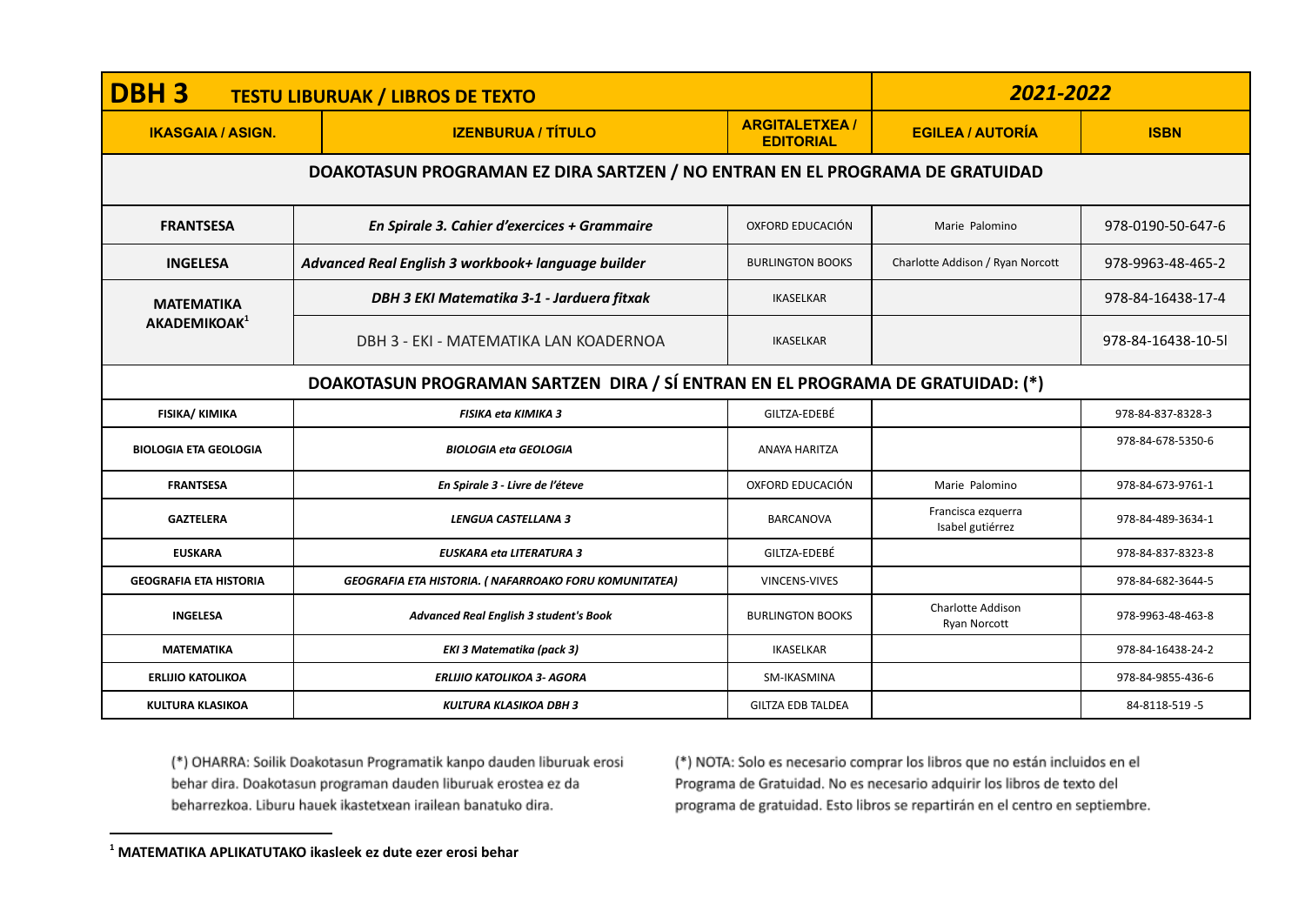| DBH4<br><b>TESTU LIBURUAK / LIBROS DE TEXTO</b> |                                                                                   |                                          | 2021-2022                                           |                        |
|-------------------------------------------------|-----------------------------------------------------------------------------------|------------------------------------------|-----------------------------------------------------|------------------------|
| <b>IKASGAIA / ASIGN.</b>                        | <b>IZENBURUA / TÍTULO</b>                                                         | <b>ARGITALETXEA/</b><br><b>EDITORIAL</b> | <b>EGILEA / AUTORÍA</b>                             | <b>ISBN</b>            |
|                                                 | DOAKOTASUN PROGRAMAN EZ DIRA SARTZEN / NO ENTRAN EN EL PROGRAMA DE GRATUIDAD: (*) |                                          |                                                     |                        |
| <b>FRANTSESA</b>                                | En Spirale 4. Cahier d'exercices + Grammaire                                      | OXFORD EDUCACIÓN                         | Marie Palomino                                      | 978-0190-50-213-3      |
| <b>INGELESA</b>                                 | Advanced Real English 4 workbook+ language builder                                | <b>BURLINGTON BOOKS</b>                  | <b>Charlotte Addison</b><br><b>Ryan Norcott</b>     | 978-9963-48-472-0      |
| <b>MATEMATIKA</b><br>AKADEMIKOAK <sup>2</sup>   | DBH 4 EKI Matematika 4 - Jarduera fitxak (Pack 3)                                 | <b>IKASELKAR</b>                         |                                                     | 978-84-16752-33-1      |
|                                                 | DBH 4 - EKI - MATEMATIKA LAN KOADERNOA                                            | <b>IKASELKAR</b>                         |                                                     | 978-84-16752-05-8      |
|                                                 | DOAKOTASUN PROGRAMAN SARTZEN DIRA / SÍ ENTRAN EN EL PROGRAMA DE GRATUIDAD: (*)    |                                          |                                                     |                        |
| <b>BIOLOGIA ETA GEOLOGIA</b>                    | <b>BIOLOGIA eta GEOLOGIA</b>                                                      | ANAYA HARITZA                            |                                                     | 978-84-698-1695-0      |
| <b>FISIKA/ KIMIKA</b>                           | <b>FISIKA eta KIMIKA 4</b>                                                        | GILTZA-EDEBÉ                             |                                                     | 978-84-837-8394-8      |
| <b>GAZTELERA</b>                                | LENGUA CASTELLANA 4                                                               | <b>BARCANOVA</b>                         | Francisca Ezquerra/Eduardo Gimeno<br>Joaquín Mindán | 978-84-489-3983-0      |
| <b>FRANTSESA</b>                                | En Spirale 4- Livre de l'éteve                                                    | OXFORD EDUCACIÓN                         | Marie Palomino                                      | 978-0190-502140        |
| <b>LATINA</b>                                   | Latin 4º ESO                                                                      | SANTILLANA EDUCACIÓN                     | Rosario Marco<br><b>Enrique Martinez</b>            | 978-84-8305-646-2      |
| <b>GIZARTE</b>                                  | GEOGRAFIA ETA HISTORIA. (NAFARROAKO FORU KOMUNITATEA).                            | VINCENS-VIVES                            |                                                     | 978-8468-23-720-6      |
| <b>INGELESA</b>                                 | Advanced Real English 4 student's Book                                            | <b>BURLINGTON BOOKS</b>                  | Charlotte Addison/ Ryan Norcott                     | 978-9963-48-470-6      |
| <b>MATEMATIKA</b>                               | <b>EKI 4 Matematika (Pack 4)</b>                                                  | <b>IKASELKAR</b>                         |                                                     | 978-84-16438-99-0      |
| <b>ERLIJIO KATOLIKOA</b>                        | <b>ERLIJIO KATOLIKOA 4- AGORA</b>                                                 | SM-IKASMINA                              |                                                     | 978-84-985-5455-7      |
| <b>EUSKARA</b>                                  | <b>EUSKARA eta LITERATURA 4</b>                                                   | GILTZA-EDEBÉ                             |                                                     | 978-84-837-8993-4      |
| <b>EKONOMIA</b>                                 | <b>EKONOMIA</b>                                                                   | Mc Graw Hill/                            | Anxo Penalonga Sweers                               | ISBN:978-84-486-1041-8 |

(\*) NOTA: Solo es necesario comprar los libros que no están incluidos en el Programa de Gratuidad. No es necesario adquirir los libros de texto del programa de gratuidad. Esto libros se repartirán en el centro en septiembre.

<sup>2</sup> **MATEMATIKA APLIKATUTAKO ikasleek ez dute ezer erosi behar**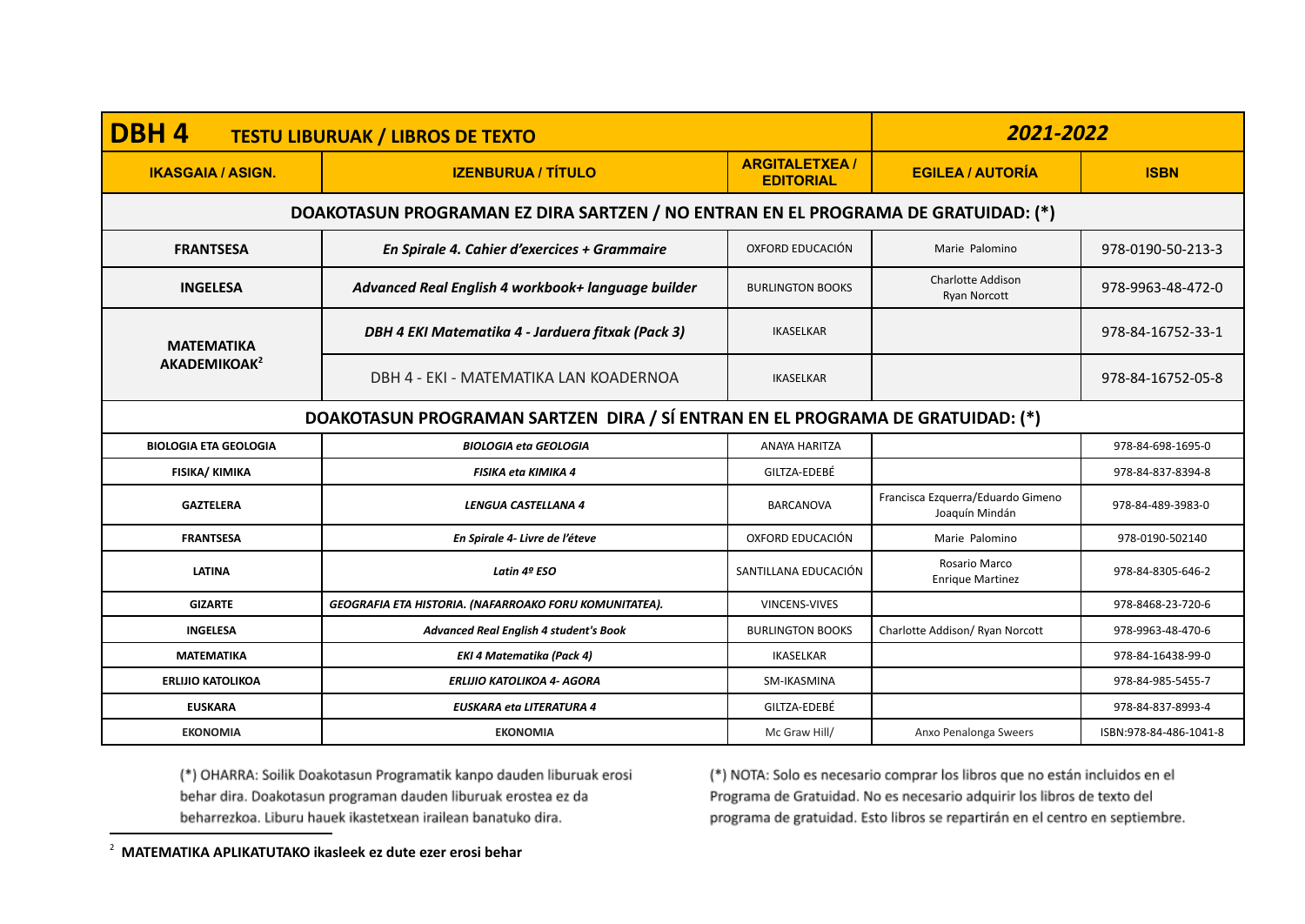| <b>1. BATXILERGOA</b><br><b>TESTU LIBURUAK / LIBROS DE TEXTO</b> |                                                    |                                          |                                             | 2021-2022         |
|------------------------------------------------------------------|----------------------------------------------------|------------------------------------------|---------------------------------------------|-------------------|
| <b>IKASGAIA / ASIGN.</b>                                         | <b>IZENBURUA / TÍTULO</b>                          | <b>ARGITALETXEA/</b><br><b>EDITORIAL</b> | <b>EGILEA</b> /<br><b>AUTORÍA</b>           | <b>ISBN</b>       |
|                                                                  | <b>IKASGAI KOMUNAK / ASIGNATURAS COMUNES</b>       |                                          |                                             |                   |
| <b>GAZTELANIA</b>                                                | LENGUA CASTELLANA Y LITERATURA                     | SGEL                                     | Guillermo Hernandez<br>José Manuel Cabrales | 978-84-9778-813-7 |
| <b>INGELESA</b>                                                  | <b>ADVANTAGE FOR BACHILLERATO 1 Student's book</b> | <b>Burlington books</b>                  | Grant, Elisabeth<br>Carter, Samuel          | 978-9963-273-67-6 |
| MODALITATEKO IKASGAIAK / ASIGNATURAS DE MODALIDAD                |                                                    |                                          |                                             |                   |
| <b>BIOLOGIA ETA GEOLOGIA</b>                                     | <b>BIOLOGIA eta GEOLOGIA</b>                       | <b>ZUBIA SANTILLANA</b>                  |                                             | 9788491082231     |
| <b>FISIKA KIMIKA</b>                                             | <b>FISIKA ETA KIMIKA</b>                           | GILTZA-EDEBÉ                             |                                             | 978-84-8378-537-9 |
|                                                                  | EUSKOLATINUS HIZTEGIA LATINA-EUSKARA               | <b>CENLIT EDICIONES</b>                  |                                             | 978-84-1575-644-6 |
| <b>MATEMATIKA (Gizarte)</b>                                      | MATEMATIKA GIZARTE ZIENTZIETARA APLIKATUTA I       | Anaya Haritza                            | J.Colera eta beste batzuk                   | 978-84-678-2826-9 |
| MATEMATIKA (Zientziak)                                           | <b>MATEMATIKA I</b>                                | Anaya Haritza                            | J.Colera eta beste batzuk                   | 978-84-678-2823-8 |
| <b>GREKOA</b>                                                    | <b>VOX DICCIONARIO GRIEGO-ESPAÑOL</b>              |                                          |                                             | 978-84-9974-148-2 |
| <b>EKONOMIA</b>                                                  | <b>EKONOMIA</b>                                    | Mc Graw Hill/                            | Anxo Penalonga<br><b>Sweers</b>             | 978-84-486-1596-3 |